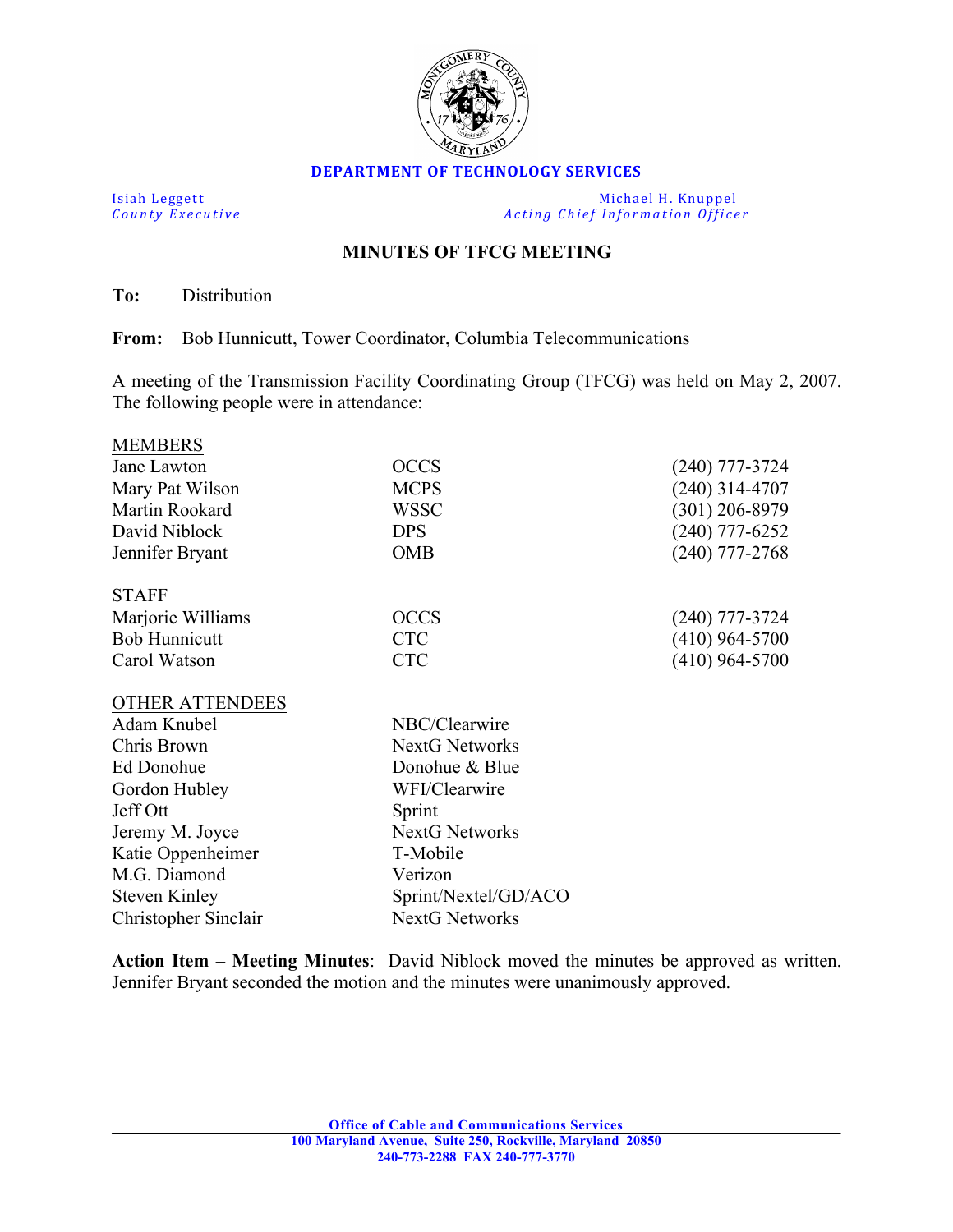Minutes of TFCG Meeting Held May 2, 2007 Page 2 of 7

**Discussion Item – NextG DAS System:** Jane Lawton recognized Christopher Sinclair representing NextG and asked him to present information to the group about NextG's system design.

Mr. Sinclair noted that Sprint/Nextel had approached NextG to design a network to meet their coverage objective along the proposed route, an area presently underserved and difficult to site a tall structure for antennas. Mr. Sinclair noted that NextG is a nationwide company and that they have a franchise from the County to place their facilities in the County right-of-way.

Ms. Lawton asked how high the equipment cabinets would be on the utility poles. Bob Hunnicutt responded that the applicant reported that the equipment cabinets would be ten feet above the ground, which would meet the NESC requirement for an eight-foot clearance for those kinds of facilities. Ms. Lawton also asked about the ability for placement of these facilities in residential areas without obtaining a Special Exception. Mr. Hunnicutt stated that the equipment would be attached to existing or replacement PEPCO or Verizon utility poles which can be replaced without meeting the zoning requirements pursuant to case law cited in the Zoning Code. Mr. Hunnicutt noted that he had checked with Cliff Royalty about whether Verizon could replace their poles like PEPCO is permitted per the Zoning Ordinance. He said Mr. Royalty had advised him that he thought Verizon probably could do so as well.

Mary Pat Wilson asked about the size of the equipment cabinets. Mr. Sinclair explained that the cabinets were 24" x 30" in size. Ms. Wilson also asked if the Petruccelli property was a residence. Mr. Hunnicutt explained that the Petruccelli property (where one of the two hubs is to be located) is residential property located at the intersection of Darnestown Road and Route 28. He noted that a Special Exception had been approved to place a monopole screened by a boardon-board fence on that property.

## **Consent Agenda Applications:**

- 1. Sprint-Nextel application to attach twelve 49" panel antennas, eight at the 75' level atop the roof, and four on the penthouse walls at the 84' level at the Montgomery White Oak Apartments located at 11550 Stewart Lane in Silver Spring (Application #200701-03).
- 2. FiberTower application to attach two 13" dish antennas at the 135' level on an existing 173' high lattice tower atop the roof of the 107' high World Building Tower located at 8121 Georgia Avenue in Silver Spring (Application #200703-01).
- 3. T-Mobile application to attach nine 53" panel antennas at the 170' level on a 210' lattice tower at the WSSC Damascus Plant located at 23720 Log House Road in Gaithersburg (Application #200704-04).

**Motion:** Mary Pat Wilson moved the consent agenda items be recommended. David Niblock seconded the motion and it was unanimously approved.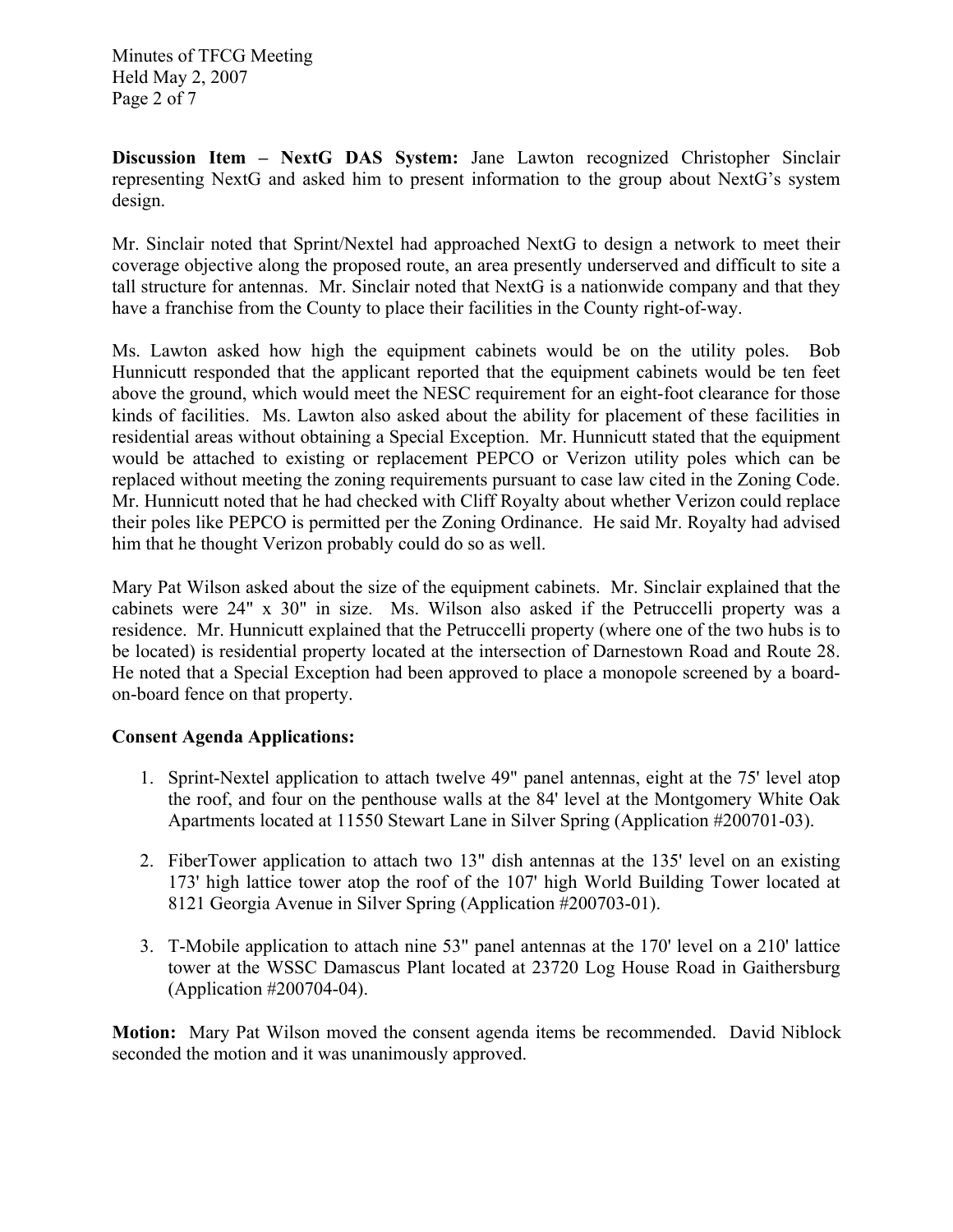Minutes of TFCG Meeting Held May 2, 2007 Page 3 of 7

**Action Item:** Clearwire application to attach four 3' panel antennas at the 115' level and four 2' dish antennas at the 111' level on a 121' PEPCO transmission line tower #97-S located at Montgomery Village Avenue in Gaithersburg (Application # 200703-02).

Bob Hunnicutt summarized the application and noted that the Tower Coordinator's recommendation was conditioned on obtaining approval from the Montgomery Village Foundation (MVF). He explained that he had contacted Sharon Levine of the MVF who advised him that the applicant was working closely with their organization to address issues regarding screening the equipment area at the base of the PEPCO facility. Adam Knubel interjected that the MVF had scheduled a preliminary meeting to obtain information from Clearwire and he was preparing a presentation for that meeting. He said the matter would be decided at the June MVF meeting. Mr. Hunnicutt explained he had advised Ms. Levine that he would like to put this application on this meeting's agenda conditioned on obtaining the MVF's approval of the screening, and that she had agreed to that recommendation.

**Motion:** Martin Rookard moved the application be recommended. Mary Pat Wilson seconded the motion and it was unanimously approved.

**Action Item:** Clearwire application to attach up to four 3' panel antennas and two 2' dish antennas at the 155' and 159' levels on an existing 160' monopole on Fire Station #31 property located at 12100 Darnestown Road in Gaithersburg (Application #200704-22).

Carol Watson summarized the application and noted that the applicant provided a structural analysis which showed that the structure failed for the proposed attachment. She stated that there was no information provided about any modifications that might be possible to the structure to permit the attachment. The applicant expressed that they were working with the tower owner to ensure that they could devise some modifications that might be able to support both their antennas and additional work required for Cingular's attachment needs.

Mr. Hunnicutt stated that the monopole is quite full and the exterior of the monopole was covered with cables that run from the ground equipment up the monopole to the existing antennas. He added that for some previous applications, the recommendation had been conditioned on submission of a structural analysis; however, in this case, the analysis provided clearly shows the structure fails and there are no recommendations for remedy. Mr. Hunnicutt stated that he could not imagine what modification might be made to accommodate the proposed attachment and that he was unwilling to condition the recommendation on submission of a structural modification since he had no idea what the modifications might look like and how the structure might appear in the community. Consequently, he did not recommend this application.

**Motion:** Jennifer Bryant moved that the application be tabled pending additional information from the applicant regarding the structural capacity of the facility to accommodate the proposed antennas. David Niblock seconded the motion to table was unanimously approved.

**Action Item:** NextG application to install a distributed antenna system (DAS) with two base stations and attach twelve 24" panel antennas and twenty-two 57" whip antennas atop 34 existing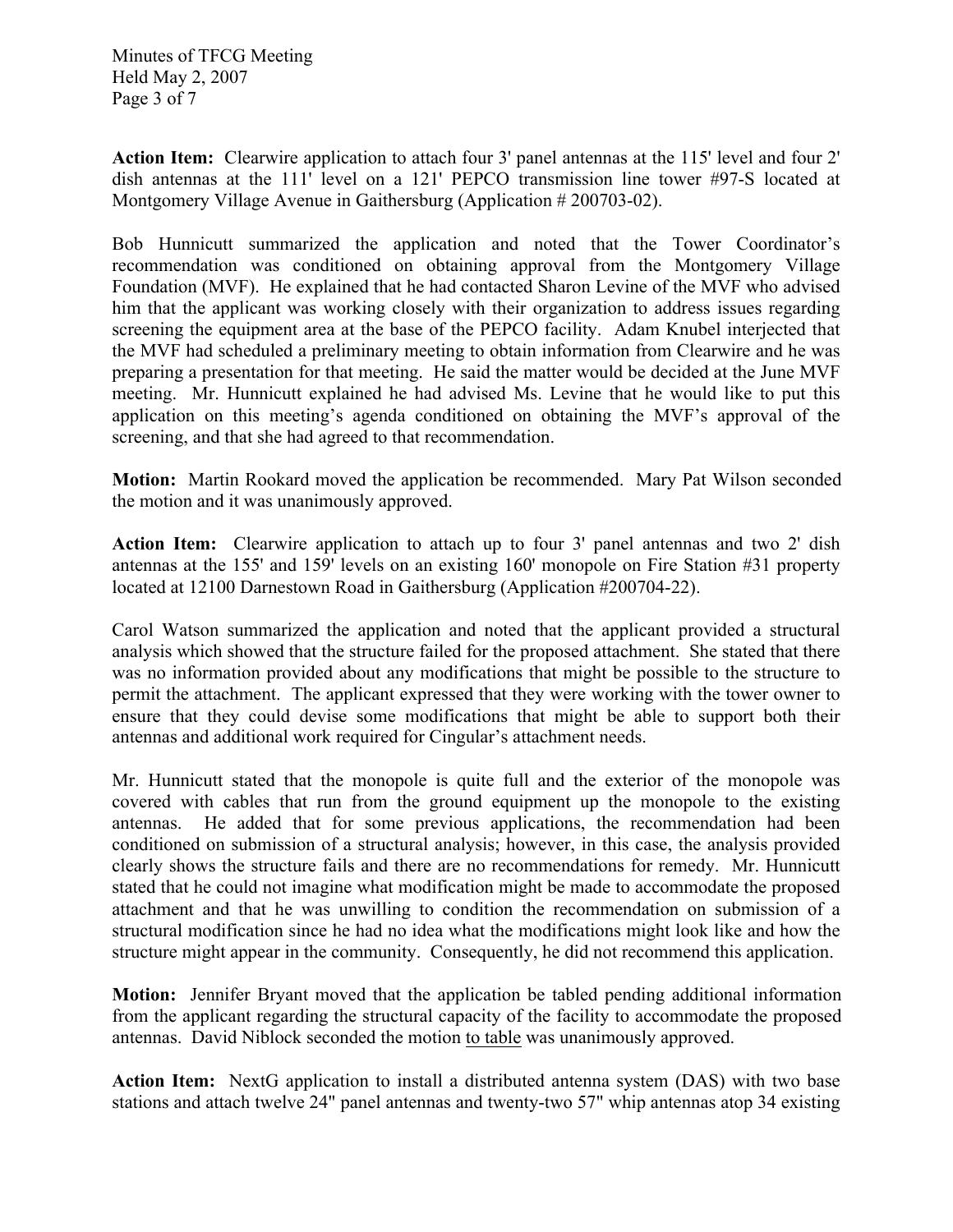Minutes of TFCG Meeting Held May 2, 2007 Page 4 of 7

or replacement wooden utility poles along Seneca Road and River Road from Darnestown to Potomac. The two proposed hub sites are at the Petruccelli property at 14120 Darnestown Road in Germantown and at Fire Station #30 property at 9404 Falls Road in Cabin John (Application #200704-23).

Mr. Hunnicutt summarized the application and noted that this was the NextG proposal which had been discussed at the start of today's meeting. Mr. Hunnicutt stated that the Tower Coordinator's recommendation for this application was conditioned on the applicant obtaining any necessary approvals from the Historical Preservation Committee relative to any historic structures near the antenna locations or the National Park Service for poles next to any park land, and on resolving any signal interference with County communications services or cease transmissions from the sites causing the interference. Mr. Hunnicutt noted that during the review of the Invisible Tower application near Old Angler's Inn, he had noted there were some historical properties as well as the Canal nearby that may warrant review by the Historical Preservation Committee.

**Motion:** David Niblock moved that the application be approved conditioned on 1) resolving any signal interference with County communications services or cease transmissions from the sites causing the interference; and, 2) on obtaining any approvals that may be needed from the Historical Preservation Committee relative to any historic structures near the antenna locations or the National Park Service for poles next to any park land. Martin Rookard seconded the motion and it was unanimously approved.

**Action Item:** WSSC application to construct a new 100' monopole and attach two 23" Yagi antennas, one at the 100' level and one at the 87' level at the WSSC Pumping Station located at 8606 Snouffer School Road in Gaithersburg (Application #200704-03).

Carol Watson summarized the application and noted that there had been a Sprint/Nextel application two years ago for a similar monopole at this site. Ms. Watson stated that based on her engineering review, she agreed it appeared as though the transmit antennas would need to be at the 100' level to successfully link this site with the intended WSSC facility at Pleasant Avenue in Gaithersburg. However, Ms. Watson noted that the Tower Coordinator did not recommend this application because the location of the tower as proposed does not meet the Zoning requirements for setback or for being 300' from a residence.

Jane Lawton asked Mr. Rookard why the WSSC submitted an application that did not meet those requirements. Mr. Rookard replied that since the September  $11<sup>th</sup>$  attacks there had been increased interest in improving security at WSSC facilities, especially the unmanned remote pumping stations like this one near the Airpark, and he noted that this site provides clean water services to approximately 20,000 people in the Gaithersburg area. He stated that the structure was needed to link this site with WSSC's security command center in Laurel. The antennas would transmit video monitoring and telemetry to ensure a quick response if there was a detected breach in security. He added that the WSSC had held community meetings in January and that they had received no negative feedback. He stated that this application would go through the Mandatory Referral process.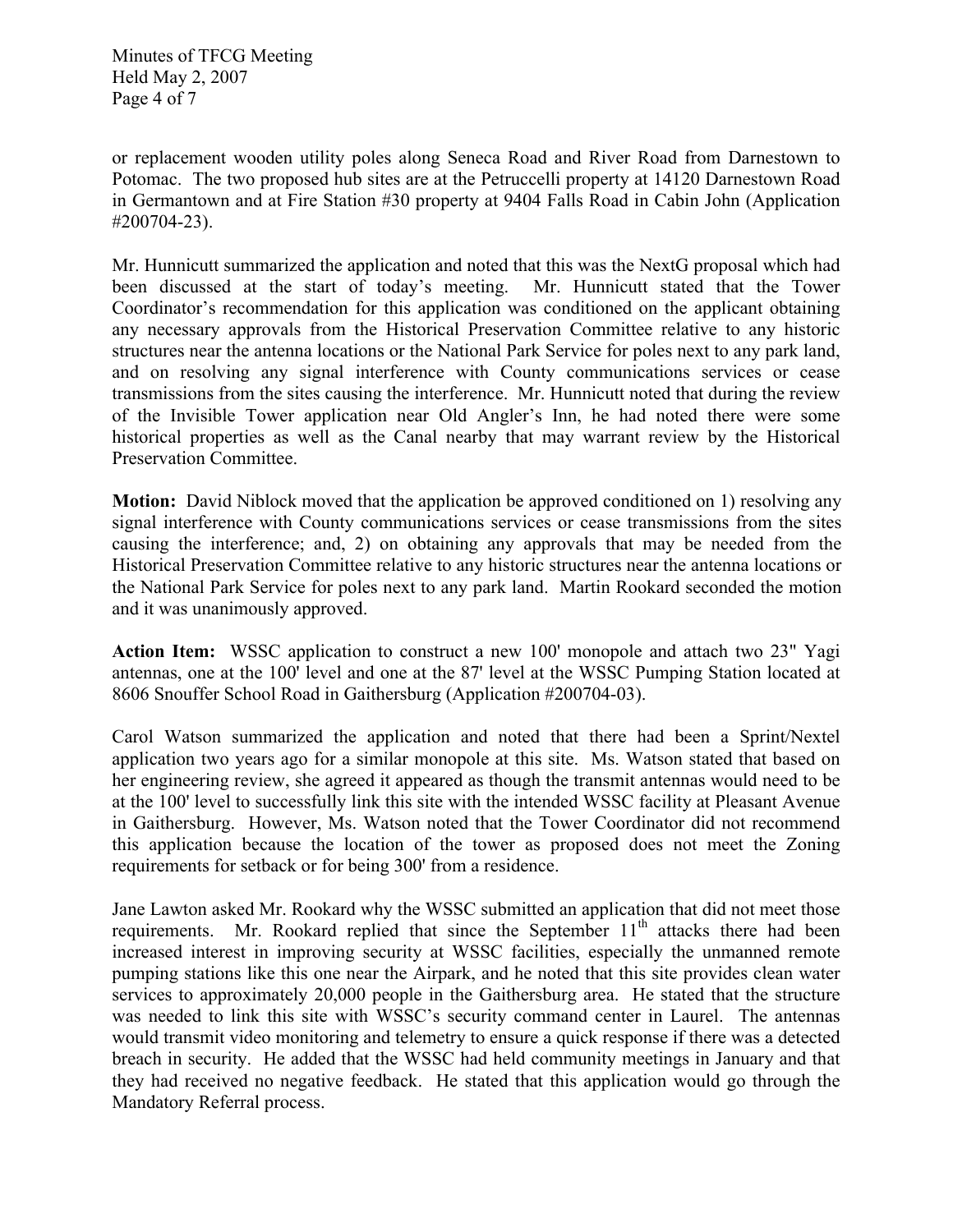Minutes of TFCG Meeting Held May 2, 2007 Page 5 of 7

Jennifer Bryant asked how the WSSC planned to address security at other remote sites such as this one. Mr. Rookard replied that the WSSC would be taking similar initiatives at those other facilities.

David Niblock asked if FAA approval had been obtained. Mr. Rookard replied that the FAA had determined that this monopole posed no threat to air navigation at the Montgomery County Airpark.

Mr. Hunnicutt added that he had spoken with John Luke of the Revenue Authority who stated that their aeronautical contractor also agreed there was no threat to air navigation as far as the FAA regulations were concerned. He said Mr. Luke had stated that the Revenue Authority preferred that this monopole be lit once constructed, but had not specified whether the lighting be strobe, flashing red, or steady-burning red.

Jennifer Bryant asked how WSSC would address the lighting issue. Mr. Rookard replied that the WSSC did not believe the monopole would create a navigational hazard and did not plan to light the structure. He added that if the Revenue Authority wished to have the structure lit, he suggested that the Authority schedule community meetings to advise the residents of that intent. He added that he thought the helicopter requirements limited height to 500' above the ground, which would be far above the top of this monopole.

Ms. Lawton asked with which community organizations the WSSC had met. Mr. Rookard replied he could not say exactly which organizations had attended their meetings. He noted that they had invited community associations to the meeting and that one representative had attended but he did not know which association was represented. With regard to the residents who live immediately adjacent to this site, he said that WSSC personnel had knocked on the doors of those residences to advise them of the proposal. Ms. Lawton asked if they were able to talk to the residents. Mr. Rookard said he did not know.

Mary Pat Wilson asked if there were alternative ways to transmit the signals to the WSSC command center. Mr. Rookard replied that the structure was needed to place antennas at a height sufficient to gain the line-of-sight to the Gaithersburg facility for clear transmission of the signals. Mr. Hunnicutt added that he had discussed other options with Jim Krause of the WSSC. He said those included the use of fiber-optic cables, to which Mr. Krause replied that there were no FiberNet cables available in the area for the WSSC to use and that the WSSC preferred to maintain control over their own transmission capabilities for security reasons. Mr. Hunnicutt said that he also discussed with CTC engineers placing the receiving antennae at a higher elevation on the state monopole next to the WSSC water tank. He said they had concluded that because the obstruction to the signal transmission was the near field terrain of the transmission origination site, even if the receiving antenna was at a higher elevation, the transmitting antenna would still need to be at approximately the 100' level.

Ms. Bryant stated she believed that FiberNet plant would be available in the near future, since the Strawberry Knolls Elementary School was scheduled for connection to FiberNet in FY07 and that school is near the WSSC station and could provide the transmission path.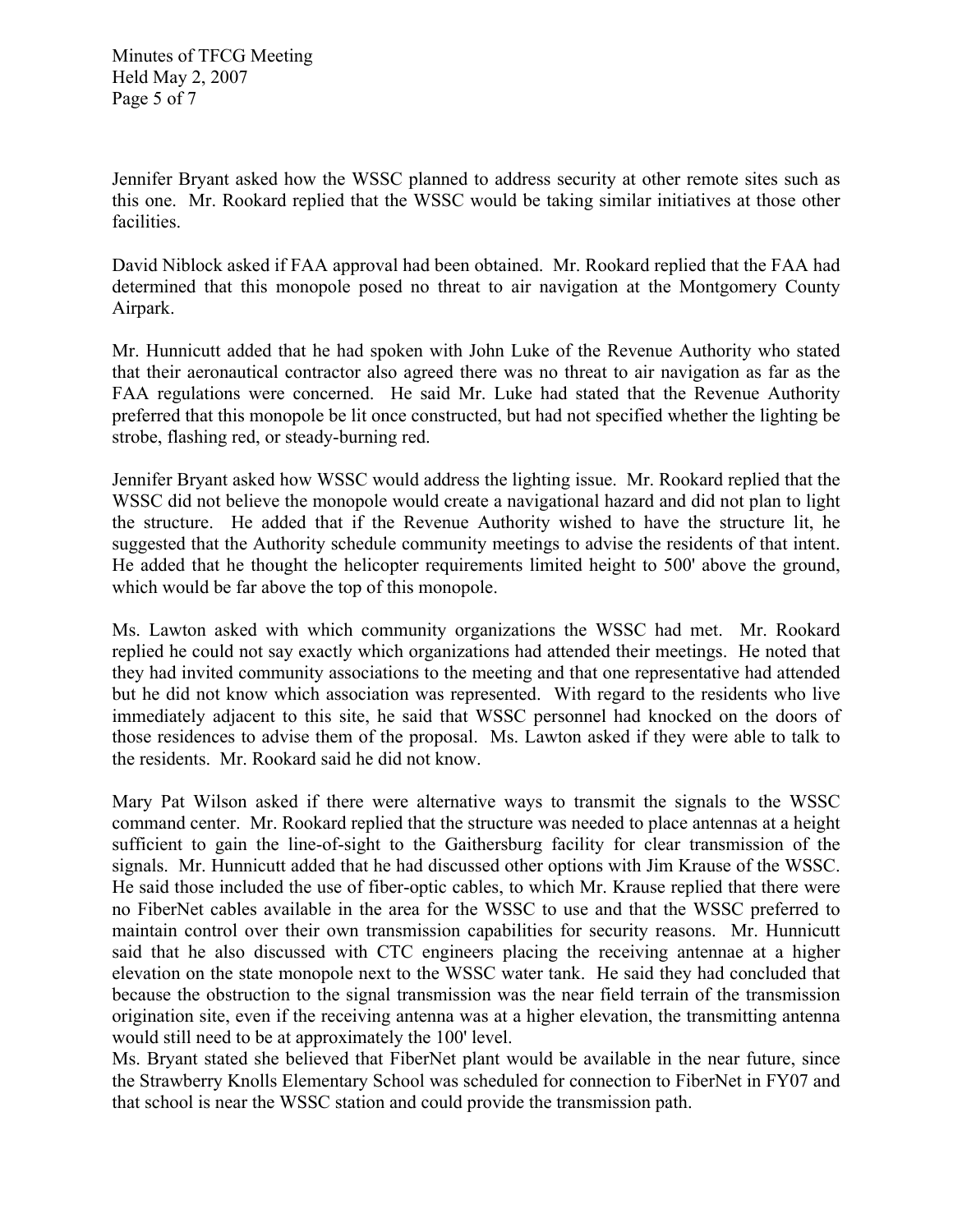Minutes of TFCG Meeting Held May 2, 2007 Page 6 of 7

When Ms. Bryant asked how WSSC would address lighting the monopole, Mr. Rookard said that if the M-NCPPC required that the structure be lit, WSSC would provide lights.

**Motion:** Martin Rookard moved the application be recommended. The motion died for lack of a second.

Ms. Lawton noted that the record for this application should reflect that there was no TFCG support for the application because of a number of unresolved issues including: 1) it appeared that FiberNet would be available to the site and could perhaps carry the transmission signals to the WSSC site in Laurel; 2) the monopole did not meet setback or the 300' distance from a dwelling unit; and 3) the Airpark preferred that the structure be lit but the WSSC had no plans to light it.

**Action Item:** Verizon Wireless application to construct a new 140' monopole and attach 12 panel antennas (six 48" high and six 71" high) at the 138' level at the Trolley Museum property located at 1313 Bonifant Road in Colesville. (Application #200505-07)

Bob Hunnicutt explained that this application was on the agenda because the TFCG Recommendation from June 8, 2005, which was conditioned on attaining an approval of a Special Exception from the Board of Appeals, had expired. He noted that the applicant needed a current record of action on this application in order to file for the Special Exception pursuant to the Zoning Ordinance requirements.

M.G. Diamond commented that the application as proposed by Verizon had not changed and that the reason for the delay in filing for a Special Exception was due to the time it took to negotiate a lease with the M-NCPPC. The monopole proposed will be 140' high and disguised as a tree at the Trolley Car Museum on property owned by the M-NCPPC. There was some discussion regarding the height of the monopole but based on the review of the minutes from that meeting, it was determined that the TFCG recommended the structure at the 140' level to meet Verizon's coverage requirements.

**Motion:** David Niblock moved that the application be recommended conditioned on obtaining a Special Exception from the M-NCPPC. Mary Pat Wilson seconded the motion and it was unanimously approved.

**Action Item:** T-Mobile application to construct a new 120' monopole and attach up to nine 59" panel antennas at the 118' level at the Watkins Mill High School located at 10301 Apple Ridge Road in Gaithersburg (Application #200702-04).

Bob Hunnicutt explained that just prior to this meeting the applicant had requested that the application be removed from today's agenda. He said the applicant had stated they planned to conduct a drive test at lower elevations for that location.